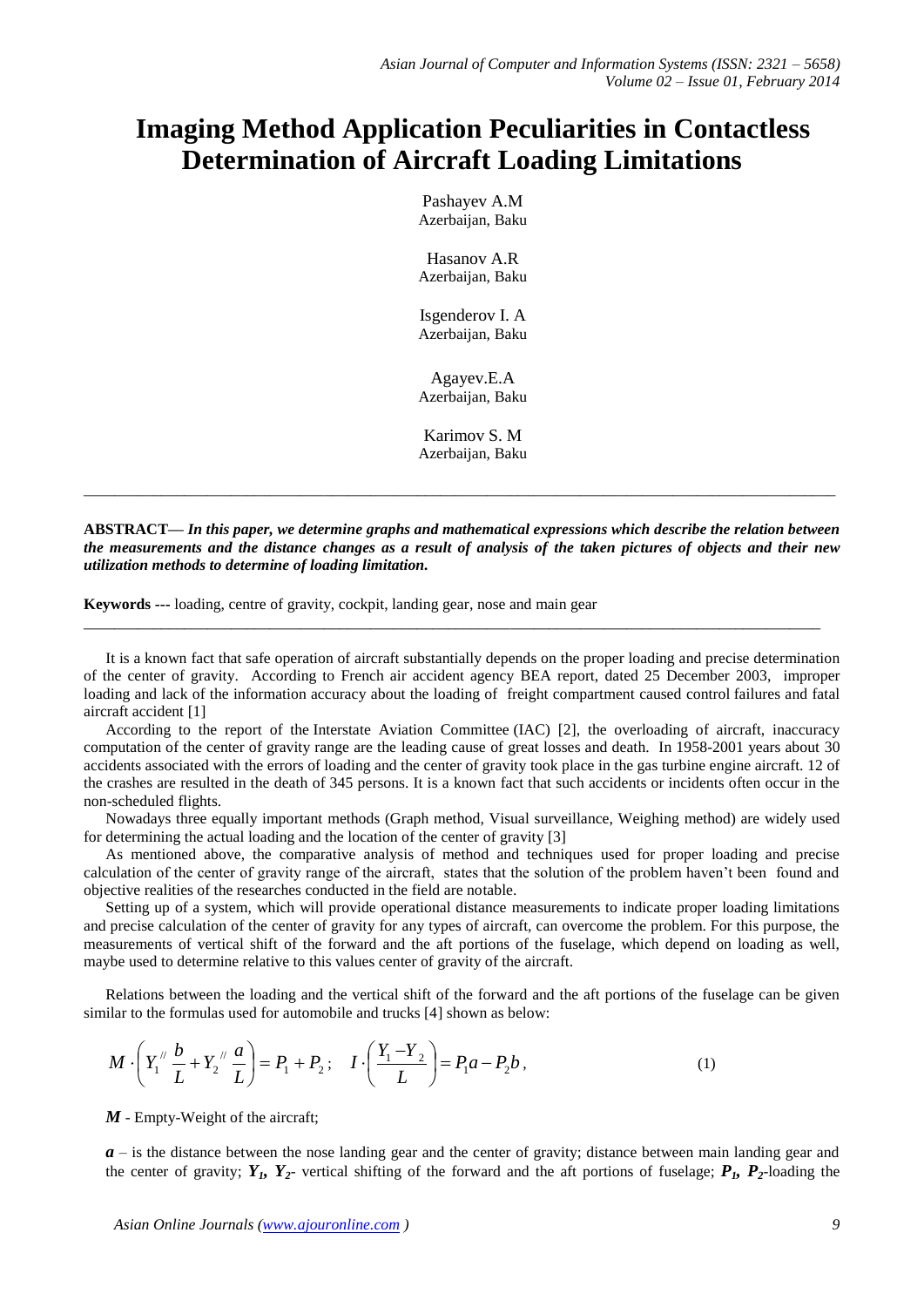forward and the aft portions of fuselage; L- distance between the nose landing gear and between main landing gear  $L=a+b$ ; I- inertial moment relative to axis, perpendicular to the image surface.

When the aircraft does not move **1** is equal to **0**. In this case, (3) the system of equations can be given as below[5]:

$$
M\left(Y_1''\frac{b}{L} + Y_2''\frac{a}{L}\right) = P_1 + P_2; \ \ P_1 = \frac{b}{a}P_2.
$$
 (2)

After certain conversions and integration, we can get:

$$
m_1 = M_0 \times b \times (\frac{Y_1 \times b + Y_2 \times a}{L^2 \times (Y_{1st} - Y_{1max})}) + \frac{M_0 \times b}{L}
$$
 (3)

$$
m_2 = M_0 \times a \times (\frac{Y_1 \times b + Y_2 \times a}{L^2 \times (Y_{2st} - Y_{2max})}) + \frac{M_0 \times a}{L}
$$
 (4)

If we will compare the definitions of  $Y_1$ ,  $Y_2$  and with the  $Y_{1sr}$ ,  $Y_{2st}$  parameters of sums, the overloading of the forward and the aft portions of fuselage can easily be determined,  $Y_{Imax}$ ,  $Y_{2max}$  –maximum distance between fuselage and ground after maximum weighting. However, the definition of the proper loading limitation and precise calculation of the center of gravity range of aircraft can be found as a result of the operational vertical shift distance measured on the forward and the aft portions of fuselage.

The imaging method offered in this article is to solve the latter problem. Advanced numerical methods for handling of description will enable the radio electronic devices to define minor changes in descriptions created in real time [6, 7]

Provision of measuring accuracy is based on the mathematical expression of relation between the measurements of object and distance. Having taken both of the objects (box, radio) beforehand, their pictures were taken from some distance. The dimensions of the box used in the taken pictures are **7.5×20.5cm**, the diagonal is **22cm**, the dimensions of the radio are **12.5×21.5cm**, the diagonal is **25cm**, and focusing distance of the camera is **F=1.83cm**. The box figures are placed at distances of **120, 115, 110, 100 cm** accordingly. 20 pictures for each of them were taken decreasing the distance between the camera and objects. As a result of measurements, on the basis of relation between diagonals and areas of the objects and distance to the figure, the following graphs were compiled. (**Figure** 1)



**A**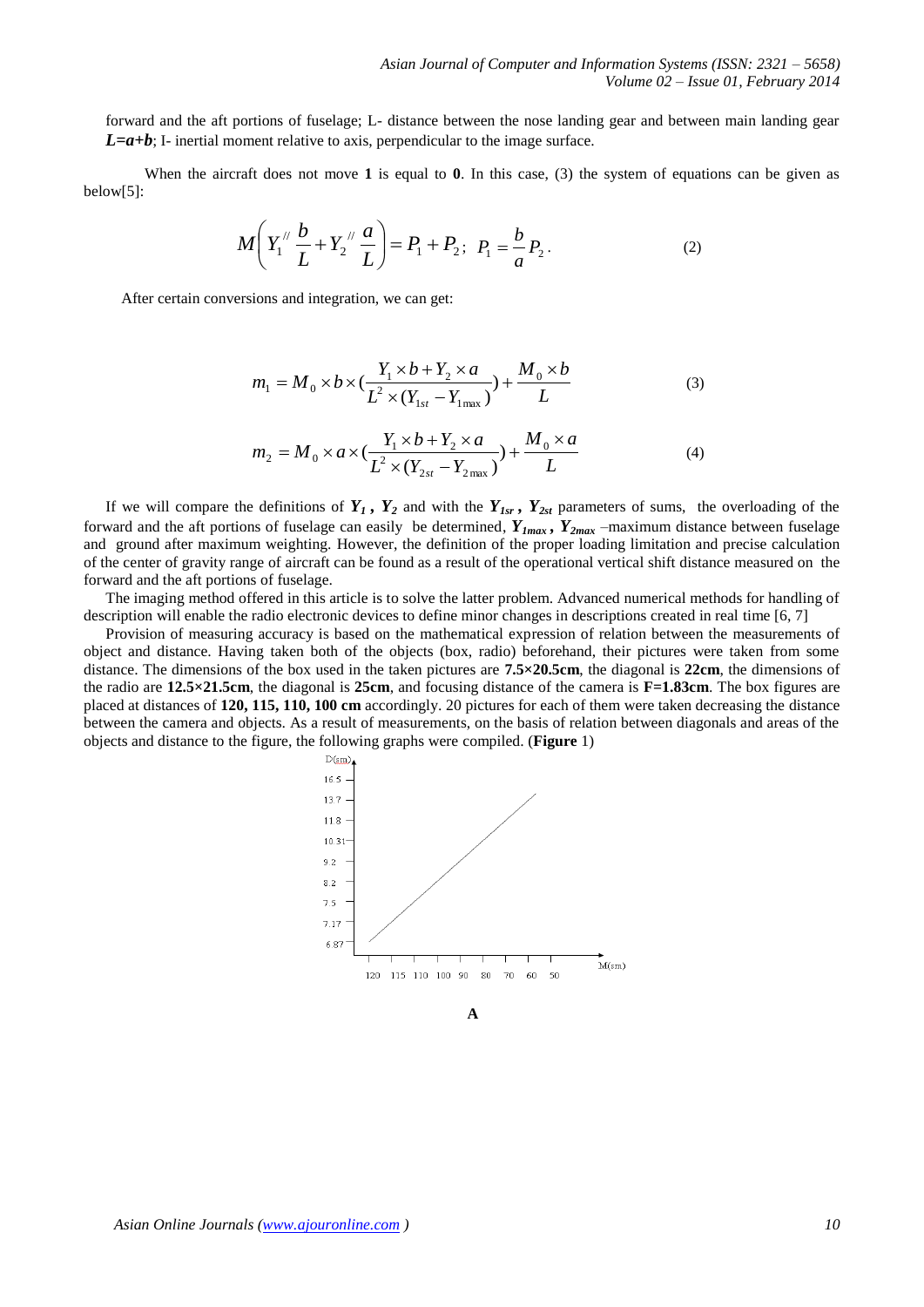

 $I/F=G/M$  (5)

Figure 1 shows that the diagonal and area *(A, B)* of the object and the diagonal and area *(C, D)* of the radio change depending on distance.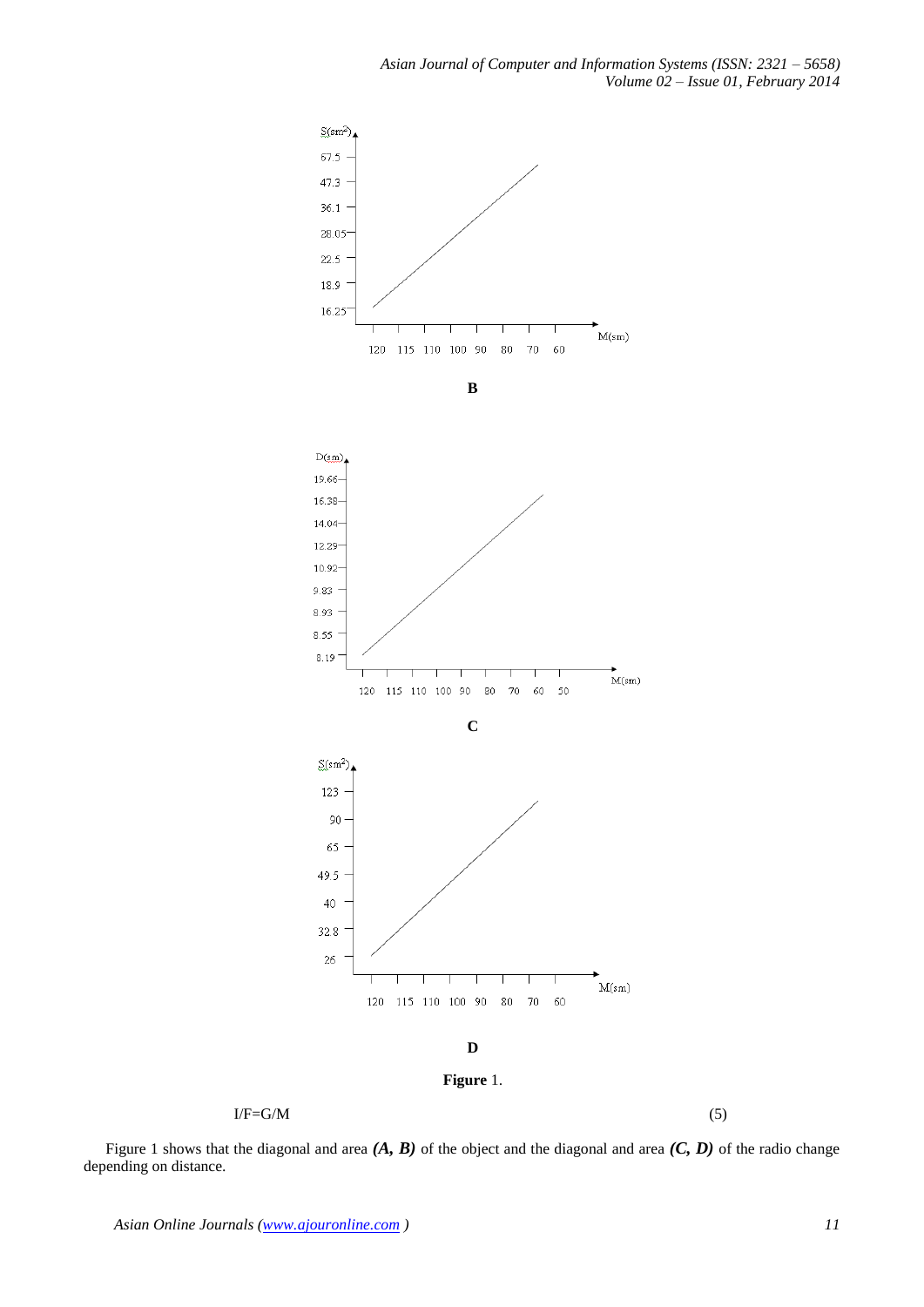There is a relation formula between the measurements of substance and the distance to the substance. Here Ffocusing distance, G- real measurement of substance (real diagonal), *I* – measurement picture (diagonal of picture), Mdistance to the substance. It is applicable to use *ΔI* for precise definition of the distance.

In order to determine Ireal1, the object is placed at a special distance and its picture is taken. And *Ical*- is determined on the basis of expression (5).

$$
\Delta I = I_{real} / I_{cal} \tag{6}
$$

To calculate I<sub>real1</sub> we will place the object on a defined distance and will take it's photo.*I<sub>cal</sub>* can be found based on a formula (5)

$$
I_{cal} = F \times G / M_{known} \tag{7}
$$

If we take the expressions  $M_{known} = 110cm$  in Figure1,b, and the distances  $I_{real} = 7.5cm$ ,  $F = 1.83cm$ ,  $G = 22cm$ , into consideration, it can be easily found that *Ical=1.83×22/110=0.366cm*

Then, ratio ΔI=7.5/0.366=20.5 for each box on photo. By this way, constant is determined for any substances. The changes of distance between the object and camera is expressed by the following formula

 $Y = G \times F \times I/I_{\text{real.}}$  (8)

If we take the expressions  $(8)$  into  $(3),(4)$  consideration, it can be

$$
m_1 = M_0 \times b \times (\frac{G \times F \times \Delta I / I_{\text{real1}} \times b + G \times F \times \Delta I / I_{\text{real2}} \times a}{L^2 \times (Y_{1st} - Y_{1\text{max}})} + \frac{M_0 \times b}{L}
$$
(9)

$$
m_1 = M_0 \times a \times (\frac{G \times F \times \Delta I / I_{\text{real1}} \times b + G \times F \times \Delta I / I_{\text{real2}} \times a}{L^2 \times (Y_{2st} - Y_{2\text{max}})} + \frac{M_0 \times a}{L}
$$
(10)

Here, *Ireal1* and *Ireal2* are the measured diagonals of pictures taken by camera which was placed later in the forward portions of the center of gravity of aircraft.

Change of the distance





**Figure 2.**Definition of distance of the basis of angle change

If the expression is defined on the basis of

$$
Y = G/\theta \tag{11}
$$

$$
m_1 = M_0 \times b \times (\frac{G \times b/\theta_1 + G \times a/\theta_2}{L^2 \times (Y_{1st} - Y_{1max})}) + \frac{M_0 \times b}{L}
$$
 (12)

$$
m_1 = M_0 \times a \times (\frac{G \times b/\theta_1 + G \times a/\theta_2}{L^2 \times (Y_{2st} - Y_{2max})}) + \frac{M_0 \times a}{L}
$$
 (13)

Here,  $\theta_1$  and  $\theta_2$  are determined using dependence on the distance change in the camera which was placed later in the forward portions of the center of gravity of aircraft.

The operation algorithm of the imaging method is as following. During aircraft loading the scale coefficient defined in real conditions is determined on the basis of the known dimensions values and the constant dimensions (for example, the length of fuselage, the distance between three points of wings) of aircraft. Then, the absolute values  $(Y_L, Y_2)$  of vertical shift of the forward and aft portions of fuselage are calculated. The achieved results are compared with normalized values of *Y1st, Y2st*.